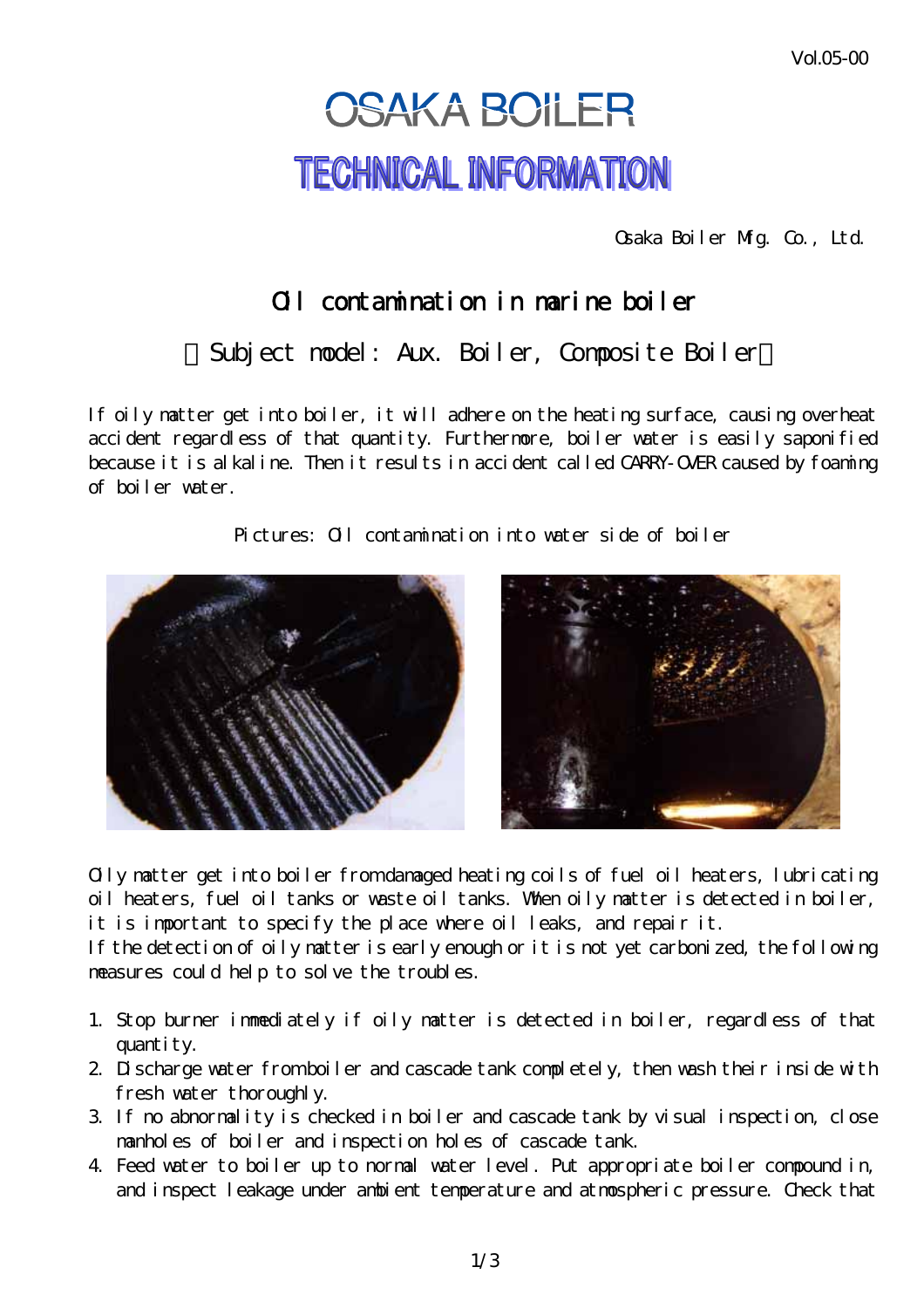boiler body, valves and others do not have any leak, then restart boiler operation.

5. Normal pH value is controlled at 10.5-11.5 when using distilled water, but increase boiler compound quantity and maintain pH11.5-11.8 Operate 7 or 10 day periods until the water quality test shows good result. To discharge residual oil and saponified oil from boiler, perform surface blow-off and bottom blow-off once per day without fail, and double its quantity than the normal. Also sludge dispersant is recommended to use.

However, the above is measures when oily matter is detected relatively early or oily matter is not yet carbonized. Some troubles may not be solved by the above measures. In that case, remove carbonized oily matter by hand work as much as possible. Then, remove the remained oil in boiler by executing circulation cleaning with chemical. If remain untouched, boiler steel plate is overheated, causing serious accident such as deformation, collapse and crack.

As an example, if oily matter get into boiler or scale adheres onto heating surface under the following condition, the average metal temperature rises significantly as shown in table 1.

| Burning flue gas temperature                                       | $t_a = 1$ , 050 deg. C            |
|--------------------------------------------------------------------|-----------------------------------|
| Convection/Radiative heat-transfer coefficient in burning flue gas | $_{\text{q}} = 130 \text{ Wm2 K}$ |
| Boiler water temperature                                           | $t_w$ = 165 deg. C                |
| Boiling heat-transfer coefficient in water side                    | $W = 9$ , 300 Wm2 K               |
| Thickness of boiler steel plate                                    | $= 22$ mm                         |
| Thermal conductivity in boiler steel plate                         | $s = 46$ WmK                      |

| $1000 - 11000$ $1000 - 1000$ $1000 - 1000$ $1000$ $1000$ $1000$ $1000$ |                                          |                               |                                                                         |
|------------------------------------------------------------------------|------------------------------------------|-------------------------------|-------------------------------------------------------------------------|
| Foul i ng                                                              | Thermal conductivity<br>in foul ing(WmK) | Thi ckness<br>of foul ing(mm) | Average netal temperature<br>of boiler steel plate<br>$(\text{deg. C})$ |
| C ean condition                                                        |                                          |                               | 202                                                                     |
| Scal e                                                                 |                                          | Q <sub>5</sub>                | 250                                                                     |
|                                                                        |                                          | Q 5                           | 521                                                                     |

## Table 1. Comparison of average metal temperature



## Pictures: Serious accident in boiler due to oil contamination